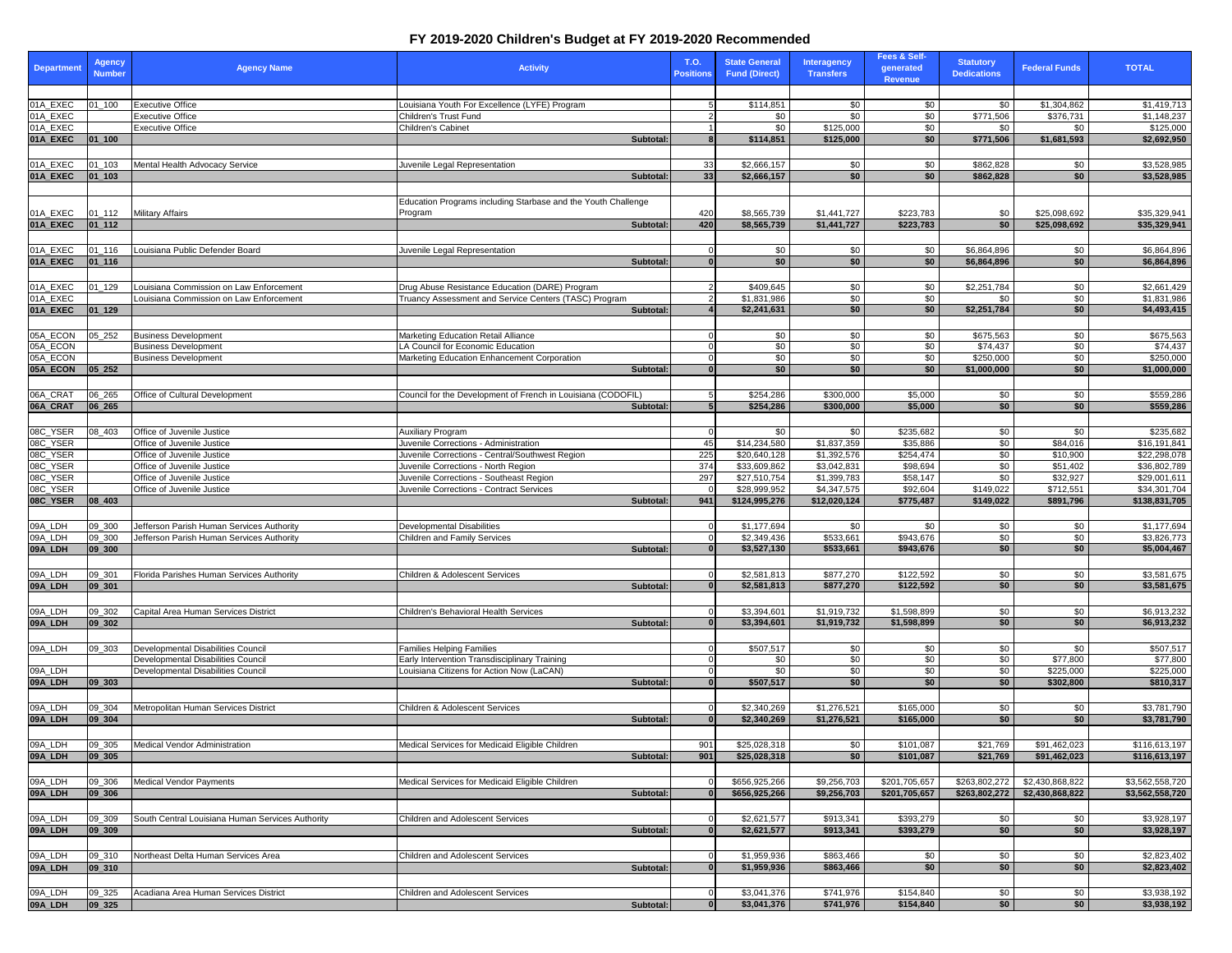## **FY 2019-2020 Children's Budget at FY 2019-2020 Recommended**

| <b>Department</b>                                                                                                                | <b>Agency</b><br>Number | <b>Agency Name</b>                                                                                           | <b>Activity</b>                                                                                 | T.O | <b>Positions</b> | <b>State General</b><br><b>Fund (Direct)</b> | Interagency<br><b>Transfers</b> | <b>Fees &amp; Self-</b><br>generated<br>Revenue | <b>Statutory</b><br><b>Dedications</b> | <b>Federal Funds</b>         | <b>TOTAL</b>                 |
|----------------------------------------------------------------------------------------------------------------------------------|-------------------------|--------------------------------------------------------------------------------------------------------------|-------------------------------------------------------------------------------------------------|-----|------------------|----------------------------------------------|---------------------------------|-------------------------------------------------|----------------------------------------|------------------------------|------------------------------|
|                                                                                                                                  |                         |                                                                                                              |                                                                                                 |     |                  |                                              |                                 |                                                 |                                        |                              |                              |
|                                                                                                                                  |                         |                                                                                                              |                                                                                                 |     |                  |                                              |                                 |                                                 |                                        |                              |                              |
|                                                                                                                                  | 09_326                  | Office of Public Health                                                                                      | Maternal, Infant, and Early Childhood Home Visiting (MIECHV) -<br><b>Mental Health</b>          |     | 12               | \$0                                          | \$0                             | \$0                                             | \$0                                    | \$10,304,719                 | \$10,304,719                 |
| 09A_LDH<br>09A_LDH<br>09A_LDH<br>09A_LDH<br>09A_LDH<br>09A_LDH<br>09A_LDH<br>09A_LDH<br>09A_LDH<br>09A_LDH<br>09A_LDH<br>09A_LDH |                         | Office of Public Health                                                                                      | <b>Child Death Review</b>                                                                       |     |                  | $\sqrt{6}$                                   | \$0                             | $\sqrt{6}$                                      | \$0                                    | \$50,000                     | \$50,000                     |
|                                                                                                                                  |                         | Office of Public Health                                                                                      | <b>Children's Special Health Services</b>                                                       |     | 28               | \$1,657,000                                  | \$30,000                        | \$253,000                                       | \$0                                    | \$4,600,000                  | \$6,540,000                  |
|                                                                                                                                  |                         | Office of Public Health                                                                                      | <b>Emergency Medical Services</b>                                                               |     |                  | \$0                                          | \$0                             | \$0                                             | \$0                                    | \$130,000                    | \$130,000                    |
|                                                                                                                                  |                         | Office of Public Health<br>Office of Public Health                                                           | Genetics<br>HIV/Perinatal & AIDS Drug Assistance                                                |     | 29               | \$4,020,000<br>\$0                           | \$15,000<br>\$0                 | \$3,985,000<br>\$0                              | \$0<br>\$0                             | \$780,000<br>\$2,260,425     | \$8,800,000<br>\$2,260,425   |
|                                                                                                                                  |                         | Office of Public Health                                                                                      | Immunization                                                                                    |     | 41               | \$1,905,190                                  | \$128,561                       | \$401,588                                       | \$0                                    | \$3,136,816                  | \$5,572,155                  |
|                                                                                                                                  |                         | Office of Public Health                                                                                      | <b>Lead Poisoning Prevention</b>                                                                |     |                  | \$42,125                                     | \$0                             | \$0                                             | \$0                                    | \$866,250                    | \$908,375                    |
|                                                                                                                                  |                         | Office of Public Health                                                                                      | Maternal and Child Health                                                                       |     | 11               | \$0                                          | \$0                             | $\sqrt{6}$                                      | \$0                                    | \$7,032,164                  | \$7,032,164                  |
|                                                                                                                                  |                         | Office of Public Health<br>Office of Public Health                                                           | Nurse Family Partnership<br><b>Nutrition Services</b>                                           |     | 27<br>146        | \$2,600,000<br>\$24,505                      | \$2,877,075<br>\$0              | \$0<br>\$37,815                                 | \$0<br>\$0                             | \$3,100,000<br>\$85,006,000  | \$8,577,075<br>\$85,068,320  |
|                                                                                                                                  |                         | Office of Public Health                                                                                      | <b>School Based Health Services</b>                                                             |     |                  | \$587,328                                    | \$0                             | \$0                                             | \$6,321,260                            | \$316,437                    | \$7,225,025                  |
|                                                                                                                                  |                         | Office of Public Health                                                                                      | <b>Smoking Cessation</b>                                                                        |     |                  | \$0                                          | \$0                             | \$0                                             | \$325,000                              | \$604,664                    | \$929,664                    |
| 09A_LDH                                                                                                                          | $ 09 - 326 $            |                                                                                                              | Subtotal:                                                                                       |     | 305              | \$10,836,148                                 | \$3,050,636                     | \$4,677,403                                     | \$6,646,260                            | \$118,187,475                | \$143,397,922                |
|                                                                                                                                  |                         |                                                                                                              |                                                                                                 |     |                  |                                              |                                 |                                                 |                                        |                              |                              |
| 09A_LDH<br>09A_LDH                                                                                                               | 09_330<br>$ 09 - 330 $  | Office of Behavioral Health                                                                                  | <b>Administration of Children's Services</b><br>Subtotal:                                       |     |                  | \$1,009,859<br>\$1,009,859                   | \$386,644<br>\$386,644          | \$0<br>\$0                                      | \$0<br>\$0                             | \$7,689,761<br>\$7,689,761   | \$9,086,264<br>\$9,086,264   |
|                                                                                                                                  |                         |                                                                                                              |                                                                                                 |     |                  |                                              |                                 |                                                 |                                        |                              |                              |
|                                                                                                                                  | 09 340                  | Office for Citizens with Developmental Disabilities                                                          | <b>Early Steps</b>                                                                              |     | 13               | \$14,056,439                                 | \$0                             | \$510,000                                       | \$0                                    | \$6,992,903                  | \$21,559,342                 |
| 09A_LDH<br>09A_LDH                                                                                                               |                         | Office for Citizens with Developmental Disabilities                                                          | Pinecrest SSC - Residential & Community-Based Services                                          |     | 131              | \$0                                          | \$9,086,434                     | \$0                                             | \$0                                    | \$0                          | \$9,086,434                  |
| 09A_LDH                                                                                                                          | 09 340                  |                                                                                                              | Subtotal:                                                                                       |     | 144              | \$14,056,439                                 | \$9,086,434                     | \$510,000                                       | \$0                                    | \$6,992,903                  | \$30,645,776                 |
|                                                                                                                                  |                         |                                                                                                              |                                                                                                 |     |                  |                                              |                                 |                                                 |                                        |                              |                              |
| 09A_LDH<br>09A_LDH                                                                                                               | 09_375<br>$ 09 - 375 $  | Imperial Calcasieu Human Services Authority                                                                  | <b>Children and Adolescent Services</b><br>Subtotal:                                            |     |                  | \$1,020,749<br>\$1,020,749                   | \$82,583<br>\$82,583            | \$2,565<br>\$2,565                              | \$0<br>\$0                             | \$0<br>\$0                   | \$1,105,897<br>\$1,105,897   |
|                                                                                                                                  |                         |                                                                                                              |                                                                                                 |     |                  |                                              |                                 |                                                 |                                        |                              |                              |
| 09A_LDH                                                                                                                          | 09_376                  | Central Louisiana Human Services District                                                                    | <b>Children and Adolescent Services</b>                                                         |     |                  | \$1,477,520                                  | \$437,213                       | \$0                                             | \$0                                    | \$0                          | \$1,914,733                  |
| 09A_LDH                                                                                                                          | $ 09 - 376 $            |                                                                                                              | Subtotal:                                                                                       |     |                  | \$1,477,520                                  | \$437,213                       | \$0                                             | \$0                                    | \$0                          | \$1,914,733                  |
|                                                                                                                                  |                         |                                                                                                              |                                                                                                 |     |                  |                                              |                                 |                                                 |                                        |                              |                              |
| 09A_LDH                                                                                                                          | 09_377                  | Northwest Louisiana Human Services District                                                                  | <b>Children and Adolescent Services</b>                                                         |     |                  | \$415,592                                    | \$726,318                       | \$221,476                                       | \$0                                    | \$0                          | \$1,363,386                  |
| 09A_LDH                                                                                                                          | $ 09_377 $              |                                                                                                              | Subtotal:                                                                                       |     |                  | \$415,592                                    | \$726,318                       | \$221,476                                       | \$0                                    | \$0                          | \$1,363,386                  |
| 10A_DCFS                                                                                                                         |                         | Office of Children & Family Services                                                                         | <b>Child Welfare Services</b>                                                                   |     | 545              | \$43,958,959                                 | \$0                             | $\overline{$}2,656,768$                         | \$0                                    | \$111,387,351                | \$158,003,078                |
| 10A_DCFS                                                                                                                         |                         | Office of Children & Family Services                                                                         | <b>Disability Determinations</b>                                                                |     | 55               | $\frac{6}{3}$                                | $\sqrt{60}$                     | \$0                                             | $\sqrt{60}$                            | \$9,827,661                  | \$9,827,661                  |
| 10A_DCFS                                                                                                                         |                         | Office of Children & Family Services                                                                         | <b>Family Violence</b>                                                                          |     |                  | $\frac{1}{6}$                                | $\sqrt{60}$                     | $\sqrt{60}$                                     | $\sqrt{60}$                            | \$1,713,760                  | \$1,713,760                  |
| 10A_DCFS                                                                                                                         |                         | Office of Children & Family Services                                                                         | <b>Payments to TANF Recipients</b>                                                              |     | 13               | $\sqrt{6}$                                   | \$0                             | $\sqrt{60}$                                     | \$0                                    | \$93,356,339                 | \$93,356,339                 |
| 10A_DCFS                                                                                                                         |                         | Office of Children & Family Services                                                                         | Supplemental Nutritional Assistance Program (SNAP)                                              |     | 345              | \$25,458,124                                 | $\sqrt{60}$                     | $\sqrt{60}$                                     | $\sqrt{6}$                             | \$42,519,547                 | \$67,977,671                 |
| 10A_DCFS<br>10A_DCFS                                                                                                             |                         | Office of Children & Family Services<br>Office of Children & Family Services                                 | <b>Child Support Enforcement Services</b><br>Temporary Aid to Needy Families (TANF) Initiatives |     | 290<br>43        | \$18,889,566<br>\$0                          | $\sqrt{60}$<br>\$0              | $\sqrt{60}$<br>\$0                              | $\sqrt{60}$<br>\$0                     | \$58,774,037<br>\$17,780,577 | \$77,663,603<br>\$17,780,577 |
| 10A_DCFS                                                                                                                         | $10_360$                |                                                                                                              | Subtotal:                                                                                       |     | 1,292            | \$88,306,649                                 | \$0                             | \$2,656,768                                     | \$0                                    | \$335,359,272                | \$426,322,689                |
|                                                                                                                                  |                         |                                                                                                              |                                                                                                 |     |                  |                                              |                                 |                                                 |                                        |                              |                              |
| 11A_NATR                                                                                                                         | 11_431                  | Office of the Secretary                                                                                      | Outreach & Public Information for Children                                                      |     |                  | \$0                                          | \$0                             | \$0                                             | \$0                                    | \$39,240                     | \$39,240                     |
| 11A_NATR                                                                                                                         | $11 - 431$              |                                                                                                              | Subtotal:                                                                                       |     |                  | \$0                                          | \$0                             | \$0                                             | \$0                                    | \$39,240                     | \$39,240                     |
|                                                                                                                                  |                         |                                                                                                              |                                                                                                 |     |                  |                                              |                                 |                                                 |                                        |                              |                              |
| 14A_LWC<br>14A_LWC                                                                                                               | 14_474<br>14 474        | Workforce Support & Training                                                                                 | Services to Youth<br>Subtotal:                                                                  |     |                  | \$0<br>\$0                                   | \$0<br>\$0                      | \$0<br>\$0                                      | \$0<br>\$0                             | \$9,767,088<br>\$9,767,088   | \$9,767,088<br>\$9,767,088   |
|                                                                                                                                  |                         |                                                                                                              |                                                                                                 |     |                  |                                              |                                 |                                                 |                                        |                              |                              |
| 19A_HIED                                                                                                                         | 19A 600                 | Louisiana State University System                                                                            | 4-H Youth Development                                                                           |     |                  | \$8,779,024                                  | \$0                             | \$150,200                                       | \$0                                    | \$2,261,433                  | \$11,190,657                 |
| 19A_HIED                                                                                                                         |                         | Louisiana State University System                                                                            | Healthcare, Education, Training, & Patient Services                                             |     |                  | \$5,183,191                                  | \$0                             | \$1,665,336                                     | \$154,476                              | \$0                          | \$7,003,003                  |
| 19A_HIED                                                                                                                         | 19A_600                 |                                                                                                              | Subtotal:                                                                                       |     |                  | \$13,962,215                                 | \$0                             | \$1,815,536                                     | \$154,476                              | \$2,261,433                  | \$18,193,660                 |
|                                                                                                                                  |                         |                                                                                                              |                                                                                                 |     |                  |                                              |                                 |                                                 |                                        |                              |                              |
| 19A_HIED<br>19A_HIED                                                                                                             | 19A_615<br>19A_615      | Southern University System                                                                                   | Child Development Resource Laboratory<br>Subtotal:                                              |     |                  | \$366,230<br>\$366,230                       | \$0<br>\$0                      | \$0<br>\$0                                      | \$0<br>\$0                             | \$0<br>\$0                   | \$366,230<br>\$366,230       |
|                                                                                                                                  |                         |                                                                                                              |                                                                                                 |     |                  |                                              |                                 |                                                 |                                        |                              |                              |
| 19A_HIED                                                                                                                         | 19A_671                 | Board of Regents, Office of Student Financial Assistance                                                     | START College Saving Plan                                                                       |     |                  | \$3,740,445                                  | \$0                             | \$0                                             | \$0                                    | \$0                          | \$3,740,445                  |
| 19A_HIED                                                                                                                         | 19A 671                 |                                                                                                              | Subtotal:                                                                                       |     |                  | \$3,740,445                                  | \$0                             | \$0                                             | \$0                                    | \$0                          | \$3,740,445                  |
|                                                                                                                                  |                         |                                                                                                              |                                                                                                 |     |                  |                                              |                                 |                                                 |                                        |                              |                              |
| 19B_OTED                                                                                                                         | 19B_653                 | Louisiana Schools for the Deaf and Visually Impaired                                                         | <b>Children's Services</b>                                                                      |     | 88               | \$10,317,996                                 | \$392,310                       | \$104,245                                       | \$0                                    | \$0                          | \$10,814,551                 |
| 19B_OTED                                                                                                                         |                         | Louisiana Schools for the Deaf and Visually Impaired                                                         | Instruction                                                                                     |     | 118              | \$8,142,350                                  | $\overline{\$1,214,344}$        | \$3,000                                         | \$77,497                               | $\sqrt{50}$                  | \$9,437,191                  |
| 19B_OTED<br>19B_OTED                                                                                                             |                         | Louisiana Schools for the Deaf and Visually Impaired<br>Louisiana Schools for the Deaf and Visually Impaired | Residential<br><b>Student Center</b>                                                            |     | 70               | \$4,564,309<br>\$0                           | \$818,691<br>\$0                | \$0<br>\$2,500                                  | \$76,286<br>\$0                        | \$0<br>$\sqrt{50}$           | \$5,459,286<br>\$2,500       |
| 19B_OTED                                                                                                                         | 19B 653                 |                                                                                                              | Subtotal:                                                                                       |     | 276              | \$23,024,655                                 | \$2,425,345                     | \$109,745                                       | \$153,783                              | \$0                          | \$25,713,528                 |
|                                                                                                                                  |                         |                                                                                                              |                                                                                                 |     |                  |                                              |                                 |                                                 |                                        |                              |                              |
| 19B_OTED                                                                                                                         | 19B_655                 | Louisiana Special Education Center                                                                           | <b>LSEC Education</b>                                                                           |     | 214              | \$0                                          | \$19,219,061                    | \$15,000                                        | \$75,708                               | \$0                          | \$19,309,769                 |
| 19B_OTED                                                                                                                         | 19B_655                 |                                                                                                              | Subtotal:                                                                                       |     | 214              | \$0                                          | \$19,219,061                    | \$15,000                                        | \$75,708                               | \$0                          | \$19,309,769                 |
|                                                                                                                                  |                         |                                                                                                              |                                                                                                 |     |                  |                                              |                                 |                                                 |                                        |                              |                              |